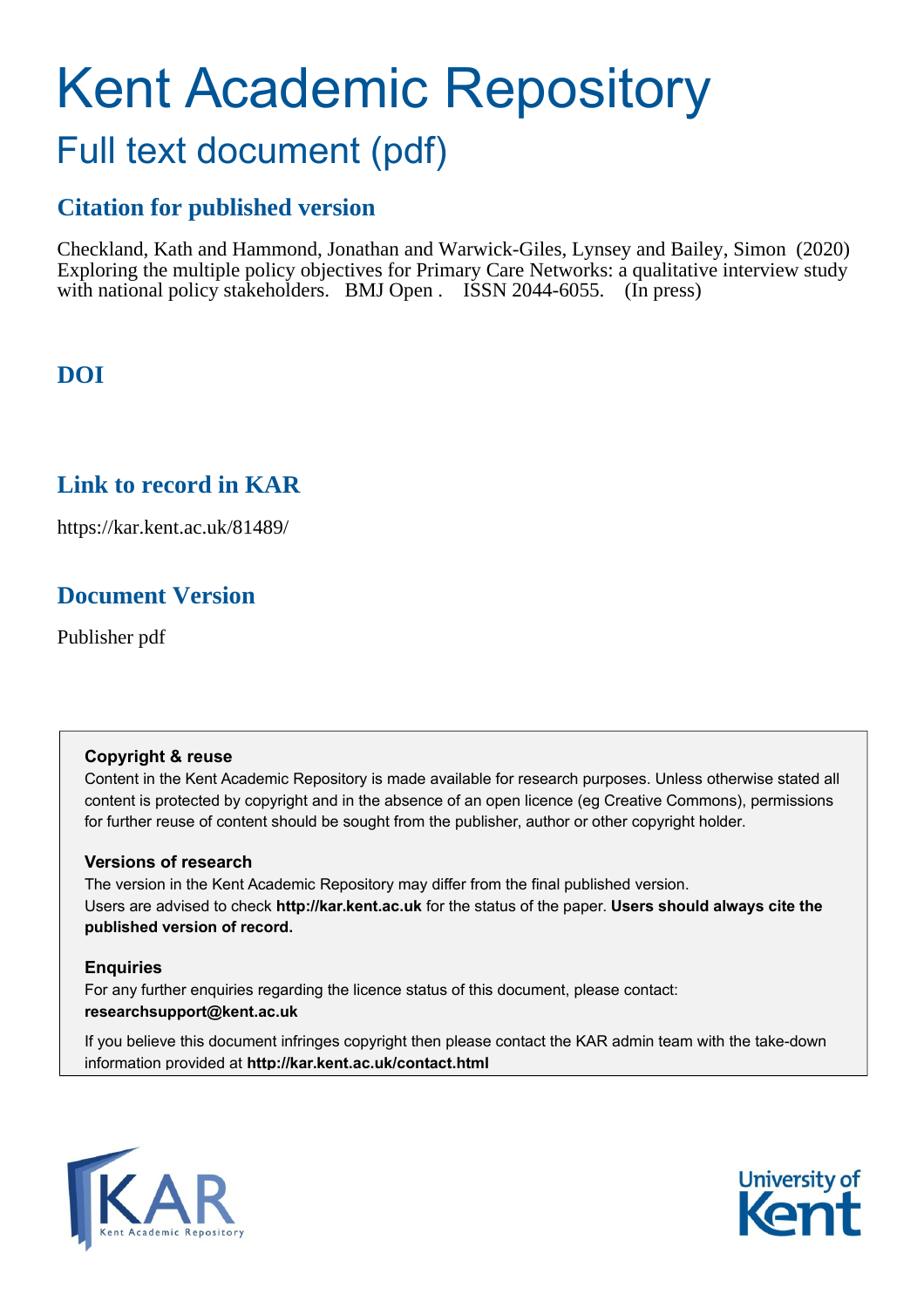## **Exploring the multiple policy objectives for primary care networks: a qualitative interview study with national policy stakeholders**

Kath Checkland,<sup>1</sup> Jonathan Hammond <sup>n 1</sup>,<sup>1</sup> Lynsey Warwick-Giles,<sup>1</sup> Simon Bailey<sup>2</sup>

#### **ABSTRACT**

**To cite:** Checkland K, Hammond J, Warwick-Giles L, *et al*. Exploring the multiple policy objectives for primary care networks: a qualitative interview study with national policy stakeholders. *BMJ Open* 2020;10:e038398. doi:10.1136/ bmjopen-2020-038398

► Prepublication history for this paper is available online. To view these files, please visit the journal online (http://dx.doi. org/10.1136/bmjopen-2020- 038398).

Received 09 March 2020 Revised 23 April 2020 Accepted 29 May 2020



© Author(s) (or their employer(s)) 2020. Re-use permitted under CC BY. Published by BMJ.

1 Division of Population Health, Health Services Research, and Primary Care; School of Health Sciences; Faculty of Biology, Medicine and Health, The University of Manchester, Manchester, UK <sup>2</sup> Centre for Health Services Studies, University of Kent, Canterbury, UK

#### Correspondence to

Dr Kath Checkland; Katherine.H.Checkland@ manchester ac.uk

Objectives English general practice is suffering a workforce crisis, with general practitioners retiring early and trainees reluctant to enter the profession. To address this, additional funding has been offered, but only through participation in collaborations known as primary care networks (PCNs). This study explored national policy objectives underpinning PCNs and the mechanisms expected to help achieve these, from the perspective of those driving the policy.

**Design** Qualitative semistructured interviews and policy document analysis.

Setting and participants National-level policy maker and stakeholder interviewees (n=16). Policy document analysis of the Network Contract Direct Enhanced Service draft service specifications.

Analysis Interviews were transcribed, coded and organised thematically according to policy objectives and mechanisms. Thematic data were organised into a matrix so prominent elements can be identified and emphasised accordingly. Themes were considered alongside objectives embedded in PCN draft service delivery requirements. Results Three themes of policy objectives and associated mechanisms were identified: (1) supporting general practice, (2) place-based interorganisational collaboration and (3) primary care 'voice'. Interviewees emphasised and sequenced themes differently, suggesting meeting objectives for one was necessary to realise another. Interviewees most closely linked to primary care emphasised the importance of theme 1. The objectives embedded in draft service delivery requirements primarily emphasised theme 2.

Conclusions These policy objectives are not mutually exclusive but may imply different approaches to prioritising investment or necessitate more explicit temporal sequencing, with the stabilisation of a struggling primary care sector probably needing to occur before meaningful engagement with other community service providers can be achieved or a 'collective voice' is agreed. Multiple objectives create space for stakeholders to feel dissatisfied when implementation details do not match expectations, as the negative reaction to draft service delivery requirements illustrates. Our study offers policy makers suggestions about how confidence in the policy might be restored by crafting delivery requirements so all groups see opportunities to meet favoured objectives.

#### Strengths and limitations of this study

- ► Primary care networks represent a significant policy development in England, and we offer the first systematic analysis of national policy objectives as articulated by a range of different stakeholders.
- ► We interviewed 16 national-level policy makers or stakeholders working in a range of organisations, including NHS England and NHS Improvement, and in government in the Department of Health and Social Care.
- ► National healthcare policy objectives are rarely subject to critical academic attention in the early stages of policy implementation, but doing so provides scope for better understanding challenges a policy may face and developing strategies to address these.
- ► This is a fast moving policy area and our results inevitably reflect a particular snapshot of time.

#### **INTRODUCTION**

Primary care in the UK is in crisis. Young doctors are not entering, or remaining in, the specialty in sufficient numbers to cope with demand, and many older general practitioners (GPs) are increasingly dissatisfied with general practice due to various intrinsic and extrinsic factors and are choosing to retire early.<sup>12</sup> The problem is complex, arising from the intersection between demographic change, rising population expectations of what services should deliver, and funding growth which has not matched the rise in costs. $3<sup>4</sup>$  In keeping with this complexity, potential solutions are multiple, with for example the GP Forward View<sup>5</sup> offering a number of potential policy fixes. Most recently, consensus has gathered around the idea that GP practices—traditionally independent contractors to the National Health Service (NHS)—should work together more effectively to support one another and provide a broader range of services.<sup>6</sup> To enable this, a centrepiece of the new NHS Long Term  $Plan<sup>7</sup>$  is the creation and funding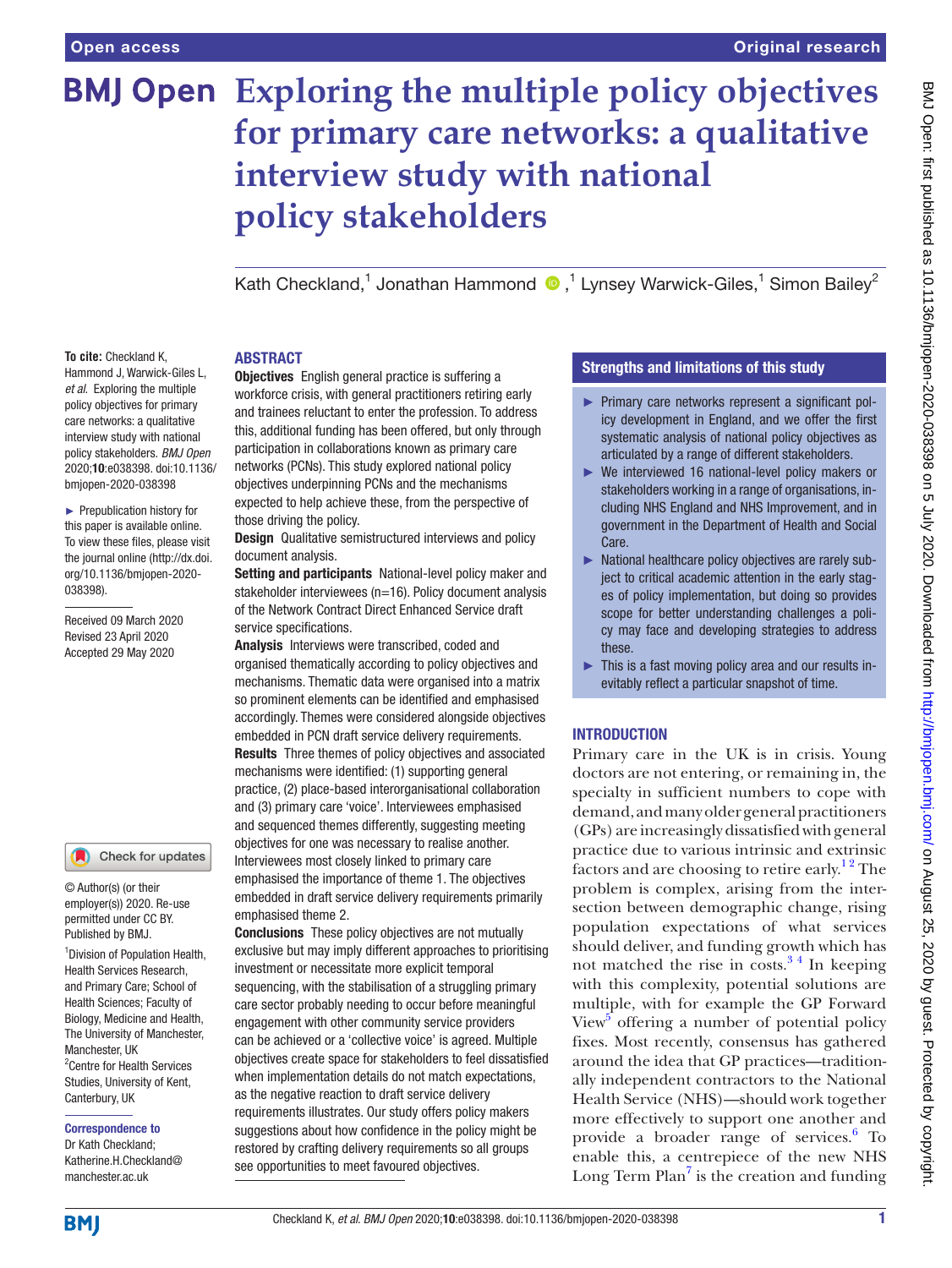of Primary Care Networks (PCNs). The underlying idea is relatively simple: incentivise GP practices to combine together into groups, so they can find economies of scale, employ a wider range of staff, link more effectively with community-based providers, and through these improve services to patients.

Collaborations between GP practices are not new, in the UK or elsewhere. Internationally a 'polyclinic' model is said to offer the advantages of person-centred primary care alongside an extended range of services from a multidisciplinary team. $8-10$  In the UK, practices have voluntarily formed themselves into collaborative groups to undertake collective audits, $\frac{11}{11}$  deliver out-of-hours services<sup>12</sup> and support commissioning. $13$  Outcomes from these previous collaborations have been mixed. The 'polyclinic' model struggled to establish itself in England, $14$  but other collaborative ventures such as GP cooperatives were successful, particularly in improving GP job satisfaction.<sup>1516</sup> A recent study of GP federations (voluntary collaborations between GP practices) found 'successful' federations were more likely to have coalesced around a particular service to be delivered or problem to be solved, and that collaborations took time to develop. Importantly, the study found that federations struggled with running costs and required considerable managerial expertise to support them.<sup>17</sup>

PCNs are an essential part of the delivery mechanisms for the Long Term Plan. They are also potentially crucial in the ongoing quest to stabilise general practice for the future. Evidence from previous collaborative ventures in primary care highlights an important issue: the optimum approach to establishing collaborations and the mechanisms used to support them depend crucially on the objectives being pursued. Thus, for example, a network with an educational objective requires a different structure to one by which incentive or other payments are to be distributed. It is therefore vital that we understand at this early stage what the underpinning and animating objectives for PCNs are considered to be by those that are driving, or particularly connected to the development of, the policy, as this will affect the rules, funding mechanisms and support that need to be put in place. While the perspectives of policy makers are likely to differ from those more closely involved with front-line general practice, their perspectives are important because they determine the formal policy mechanisms which govern PCN operation.

In this paper we describe findings from the first phase of a longitudinal mixed-methods project tracking and exploring the development of PCNs and their associated outcomes. This phase of the project sought to understand in detail the national policy objectives associated with PCNs and the mechanisms by which these objectives are expected to be achieved ('programme theories'<sup>18</sup>). We show that the policy is underpinned by three broad groups of objectives. We then consider these alongside the content of the draft service specifications for PCNs issued late December  $2019<sup>19</sup>$  and note the revised specifications introduced as part of the updated GP contract published

BMJ Open: first published as 10.1136/bmjopen-2020-038398 on 5 July 2020. Downloaded from http://bmjopen.bmj.com/ on August 25, 2020 by guest. Protected by copyright BMJ Open: first published as 10.1136/bmjopen-2020-038398 on 5 July 2020. Downloaded from <http://bmjopen.bmj.com/> on August 25, 2020 by guest. Protected by copyright.

in February  $2020$ <sup>20</sup> Our discussion explores the potential differences and synergies between the different objectives and highlights issues which may need to be resolved.

#### PCNs: framework and funding

Forming or joining a PCN is voluntary, but practices are encouraged to engage by the provision of additional resources. The formal mechanisms by which practices work together are not prescribed, with guidance setting out a range of possible operating models with various implications associated with each.<sup>21</sup> PCNs have been formed as a Directed Enhanced Service (DES), that is, a nationally developed service and contractual addition to the core General Medical Services (GMS)/Alternative Provider Medical Services (APMS)/Personal Medical Services (PMS) primary care contract. The DES specification<sup>22</sup> requires that PCNs cover a population of  $30,000$ -50,000 (with some flexibilities) and be geographically contiguous.

Groups of practices were invited to apply to their local commissioner (Clinical Commissioning Group; CCG) to become a PCN from 1 July 2019. As part of the registration process PCN member practices signed a 'network agreement<sup>23</sup> outlining governance arrangements, including the membership list, collective rights and obligations, and financial entitlements. Additional details regarding how practices could work with each other and with other organisations are set out in seven schedules attached to the agreement, although these were not required for initial registration. Each PCN identified a local clinician to be the clinical director (CD), which guidance<sup>22</sup> suggested would usually be a GP. CDs are required to work collaboratively with other CDs within the integrated care system (ICS)/sustainability and transformation partnership (STP) area (interorganisational partnerships between local councils and NHS organisations working to improve care across a system) and lead engagement with other local providers.<sup>22</sup>

Once PCNs were approved by their CCG, they were eligible for the initial financial entitlements, which included: £1.50 per patient for participation, funded from the CCG core allocation; 0.25 full-time equivalent per 50000 population funding for the CD; and funding for additional workforce roles. The latter was weighted according to the Carr Hill Formula, which takes some account of deprivation and burden of morbidity. The initial focus was on recruiting social prescribing link workers (funded at 100%) and clinical pharmacists (initially funded at 70%). PCNs also took over the responsibility of providing extended access routine appointments during evenings and weekends; these were previously funded by a stand-alone DES payment to practices. There was no additional funding earmarked for administrative or management costs.

The Network Contract DES will be renewed annually until 2024. The first year of the DES was framed as a development year for PCNs, with the majority of service deliverables being monitored from 2020 onwards through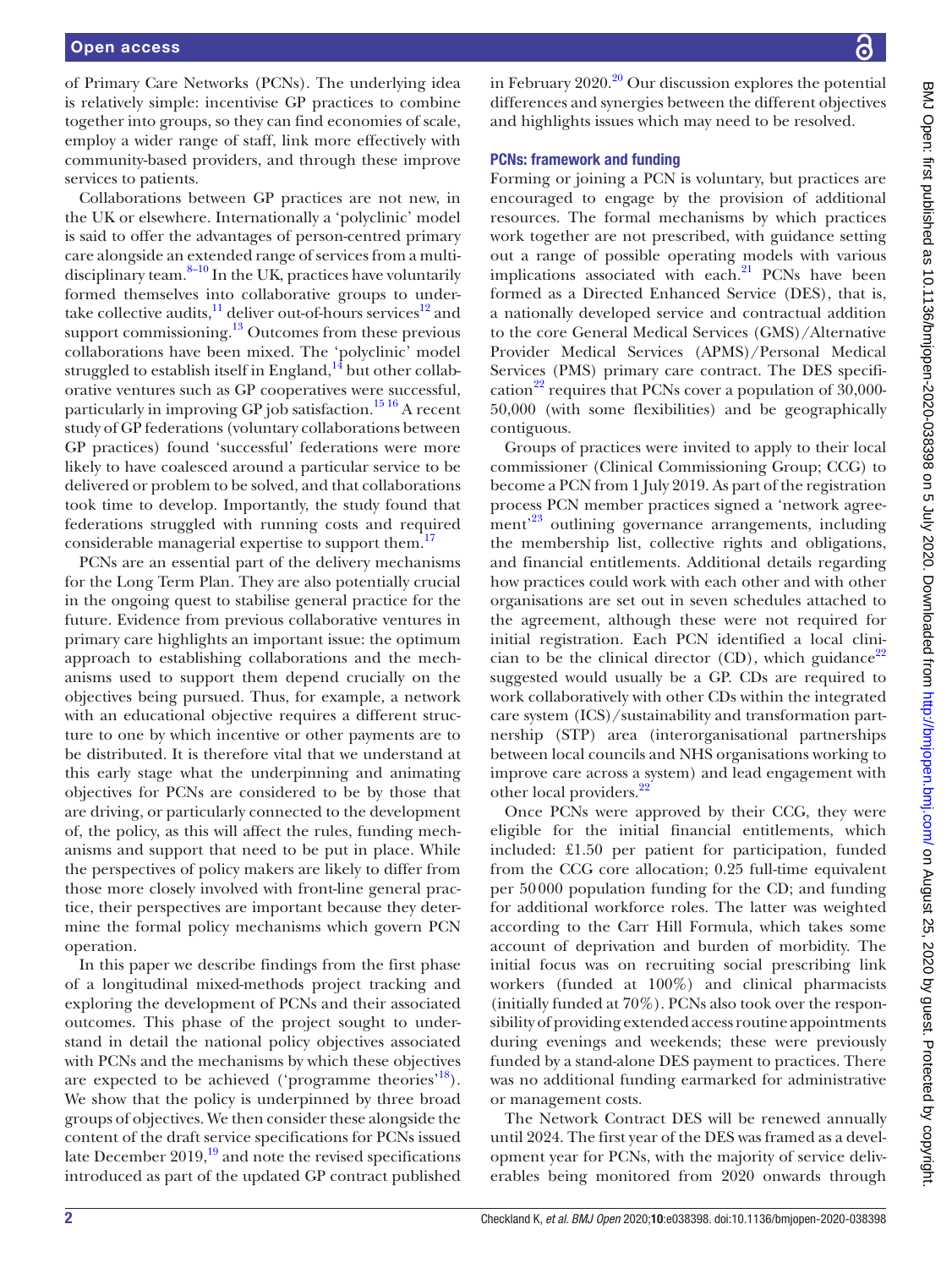additional service specifications. $^{21}$  These were described in guidance as a key component of the DES and integral to supporting the delivery of the NHS Long Term Plan.<sup>22</sup> The first five specifications were intended to go live in April 2020: 'Structured Medication Reviews and Medicines Optimisation', 'Enhanced Health in Care Homes', 'Anticipatory Care', 'Supporting Early Cancer Diagnosis', and 'Personalised Care'. The final two specifications, 'Cardiovascular Disease Prevention and Diagnosis' and 'Tackling Neighbourhood Inequalities', were to be implemented from April 2021. There was little detail in the initial guidance of what the programmes of work would include, with details to be agreed as part of annual contract negotiations between the British Medical Association (BMA) and NHS England. Draft service specifications were published on 23 December 2019 alongside an engagement process which ended mid-January 2020. The initial draft was not well received by the GP profession at large,  $24$  and in subsequent negotiations with the BMA significant concessions were made. $20$  These included: increasing funding for additional roles from 70% to 100%; increasing the range of roles eligible for reimbursement; reducing the number of service specifications to be delivered in the first year; and reducing the requirements for those specifications significantly in order to reduce the associated workload. It was suggested that, with the increase in funding for staff from 70% to 100%, the participation payment of £1.50 per patient would be released to fund administrative and managerial support. Further funding was also announced for a quality incentive scheme. A number of concerns about the policy have been expressed.<sup>25 26</sup> In particular, commentators have highlighted the very broad range of activity that PCNs are expected to engage in and the lack of evidence underpinning some of this activity. Refining and improving the policy over time will require constructive engagement with the official objectives underlying the particular framework which has been established. This study offers the first empirical evidence of what those objectives are.

#### **METHODS**

This paper presents findings from Work Package 1 of a longitudinal project exploring the development, operation and outcomes associated with PCNs. Three other work packages are ongoing or planned: a telephone survey of CCG PCN leads; indepth qualitative PCN case studies; and a quantitative evaluation of PCN characteristics, activities and outcomes.

#### Patient and public involvement

Due to the focus of this study, no patients were involved. The broader research project, within which this study sits, will explore the extent of patient and public involvement in PCN development and activity in a subsequent work package involving PCN case studies. A patient representative sits on the project advisory group and will continue

to provide feedback to inform the development of the project.

#### Data collection, sampling and recruitment

Interviewees were purposively sampled for their knowledge about or role in the development of PCN policy. We sought participation from a range of relevant stakeholder organisations, including NHS England and NHS Improvement, Department of Health and Social Care, and GP representative organisations. We undertook 16 semistructured interviews with policy makers and stakeholders (July 2019–October 2019) by phone or face-toface at interviewees' places of work. Interviews lasted between 30 and 60min. The topic guide explored their interpretations of the objectives and associated mechanisms of the PCN policy. There was flexibility to explore interviewees' particular knowledge relating to their position or experience. Each interview was conducted by one of two experienced qualitative researchers (JH, KC), audio-recorded and professionally transcribed.

We also undertook a documentary analysis of a document published by the authority responsible for overseeing PCNs, NHS England, in December 2019 known as the 'draft service specifications'.8 This document set out in detail proposals for the work to be undertaken by PCNs. These draft proposals can be seen as an expression of the intended outcomes that senior policy makers wished PCNs to achieve, and our analysis involved testing the document against the themes derived from our interviews in order to better understand national policy objectives and their fit with those held by other stakeholders.

#### Data analysis

Transcripts were imported into NVivo V.12 (QSR International) and analysed thematically. This process involved data familiarisation, open coding, theme identification and review of themes. Coding and initial theme development were conducted by JH, but the data and themes were reviewed by the broader analysis team (JH, KC, LW-G) and refined iteratively over several rounds of analysis. The data constituting the themes were then additionally organised into a matrix by JH. Extracts were coloured by interviewee, similar extracts were grouped and connections to related extracts (mechanisms linked to particular outcomes, for example) visualised. This was used to aid decisions about what content relating to each theme should be included and emphasised in the findings, with more frequently expressed perspectives featuring most prominently. Data collection and analysis took place in parallel and the thematic matrix demonstrated clearly that data saturation was reached during our final interviews. Themes were then applied in the analysis of the draft service specifications document.<sup>8</sup>

#### **FINDINGS**

We asked interviewees to explain what they thought the national policy objectives underlying PCNs were and to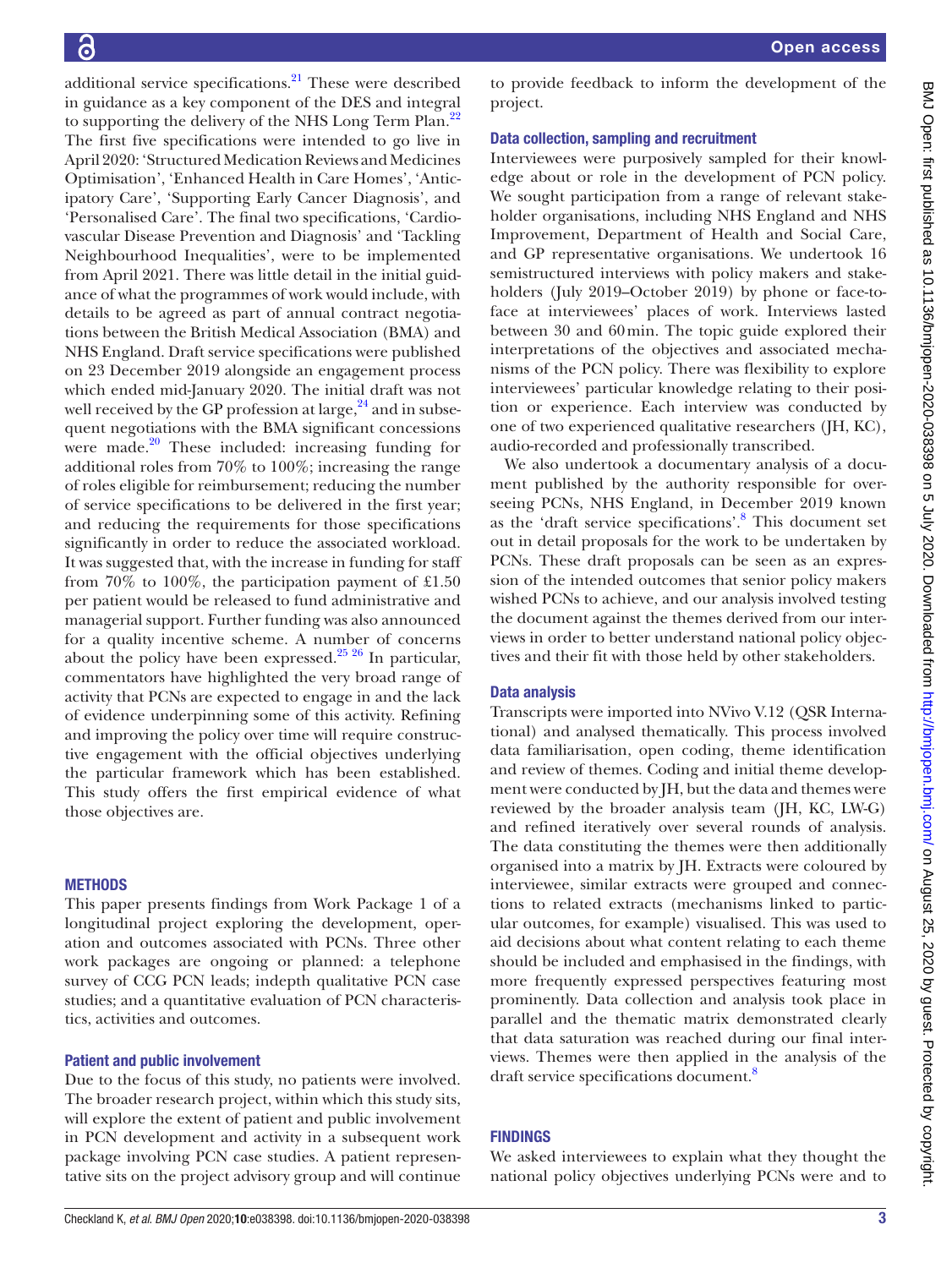describe potential or intended mechanisms. Interviewees were thus presenting their interpretations of policy objectives, not their personal beliefs about what might actually happen. We recognise that national policy makers and stakeholders may have particular perspectives about the state and needs of general practice that differ from those of others working in different parts of the system in different capacities. Our intention here is not to adjudicate between these perspectives, but to present the perspectives of those responsible for developing and implementing the rules and funding mechanisms which govern PCN operation.

We identified three main groups of objectives espoused by those with senior-level responsibility for implementing or shaping the policy: use inter-GP practice collaboration to support a primary care sector which is struggling; align primary care more closely with other community services, improving integration and service delivery; and provide a collective 'voice' for primary care in the wider system. We explore and illustrate each of these in turn. Interview extracts are denoted by a unique participant identification code in square brackets (eg, [N710cg]). We then consider the framing of policy objectives in the draft service specifications, $19$  and note a shift in this in the revised specifications in the updated GP contract.<sup>20</sup>

#### Theme 1: supporting general practice

Within this theme, PCNs represent a vehicle for supporting general practice to reduce some of the pressures it currently faces in terms of unmanageable workloads, and related challenges recruiting and retaining sufficient GPs and nurses. The key mechanism for realising this objective is the new staff that PCNs will recruit through the Additional Roles Reimbursement Scheme (ARRS). Once in place, these staff are expected to reduce the workload burden on GPs, increasing work satisfaction and subsequently improving GP recruitment and retention rates. The consequence of this is to 'rescue' general practice from the pressures it faces and increase its resilience.

Resilience is also highlighted as an overarching benefit of collaborative working 'at scale.' This involves protection against negative consequences of shocks (both endogenous and exogenous) by virtue of operating as part of a larger interorganisational entity. For example, one interviewee stated: "…networks provide an opportunity for greater resilience, so if a partner breaks their leg, the practice doesn't fall over" [N710cg]. In addition to protection for individual organisations, network membership was also expected to create other 'synergistic' benefits, such as new opportunities or increased efficiency, as a consequence of operating at a larger size. Examples offered to illustrate this included the ability to use clinical pharmacists across a collective footprint of networked practices when it would make little practical sense for any of those individual practices to employ a pharmacist for their patients alone, or the sharing of back office functions across a larger footprint.

It is the DES and associated financial incentives for GP practices that create the conditions for widespread PCN involvement. Respondents argued this collaboration would involve sharing of learning, data, and risk between practices, which would lead to improved interpractice communication and the building of greater trust. An associated outcome was a reduction in intra-PCN variation as optimal approaches are identified and adopted by networked GP practices. This will result in improved patient experience as healthcare services become more accessible to patients and better tailored to local patient need. There were also expectations that reductions in inequalities locally could be mirrored nationally once the service specifications were introduced and best practices became established nationwide.

#### Theme 2: place-based interorganisational collaboration

While the theme in the previous section is concerned with inter-GP practice collaboration, this theme is defined by an emphasis on interorganisational collaborations between GP practices and other organisations and services in localities where PCNs are situated. One anticipated outcome is that more integrated and 'joined up' care will be delivered to patients in community settings. GP practices would forge closer connections to a range of local community resources and services, not just those directly health-related, and more effectively and consistently direct patients towards them. Consequently, healthcare utilisation in general, and secondary care demand (including emergency admissions) in particular, would be reduced.

…aim is to bring together different providers in the primary care setting within networks, so within general practices, but also other providers and the voluntary sector and the community itself, to design and deliver services around specific needs of the community so to work in a networked way and try to achieve all the benefits that that would bring. [N800zf]

Interviewees recognised that it would be necessary to incentivise (non-GP) providers, such as community service providers, in order to facilitate their involvement in PCN activities towards fulfilling the aspirations of the policy, and this is planned through changes to, for example, the standard community services contract and pharmacy contract.

Some interviewees also suggested that PCNs were concerned with the development of an enhanced population health management approach whereby a range of health and other data relevant to local populations would be used to inform population segmentation, risk management assessments of particular groups and the creation of multidisciplinary teams. This would deliver a new depth of understanding about local demography and healthcare-related need.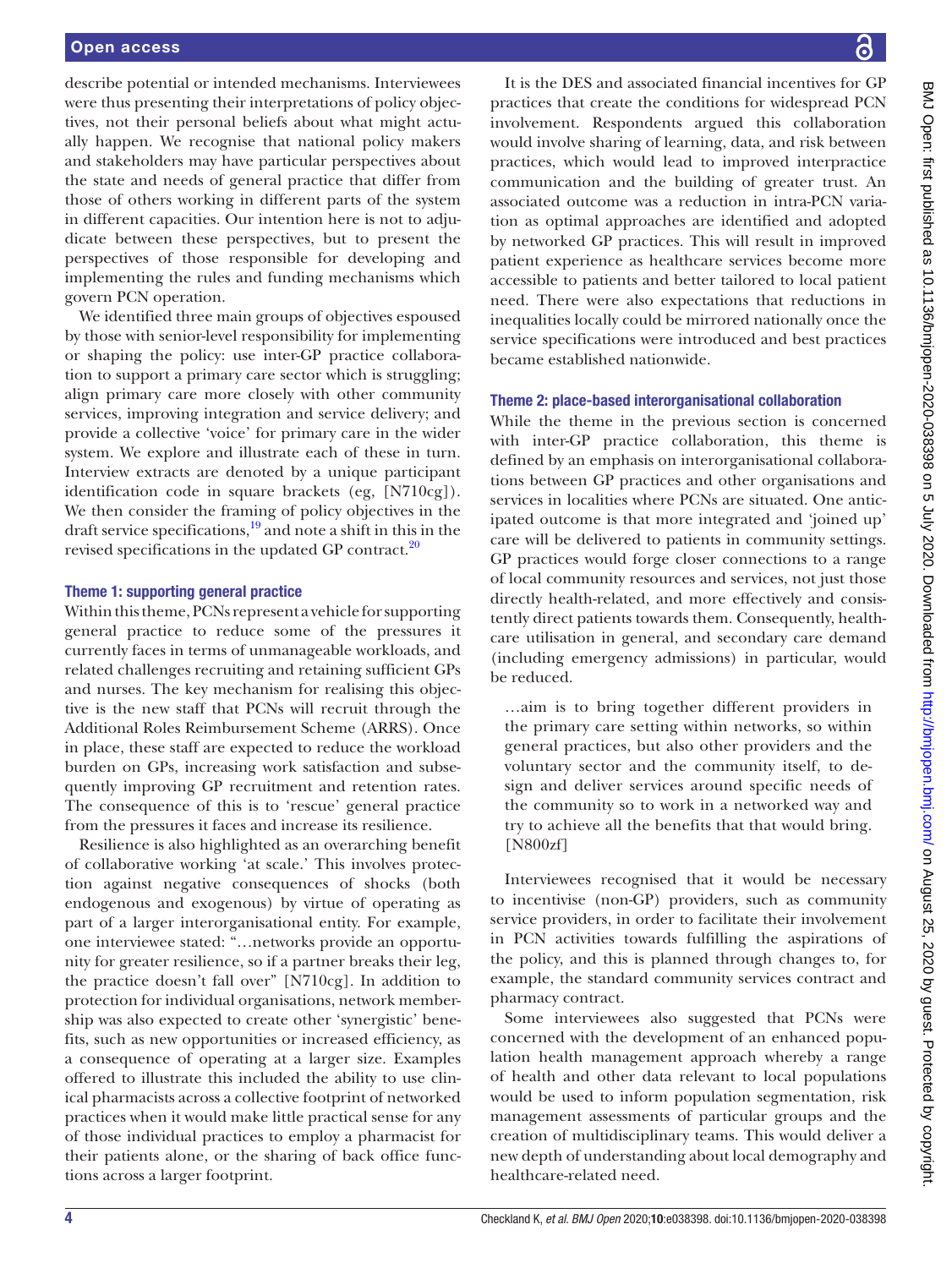#### Theme 3: providing a 'voice' for primary care

This theme relates to PCNs' interaction with organisational entities in the broader system within which they are nested, and thus relates to both horizontal and vertical interactions rather than horizontal only. The Long Term Plan conceptualised the English NHS as a series of spatial tiers—neighbourhood, place, system with PCNs operating at the neighbourhood level; CCGs, local councils and hospitals at the place level; and ICSs/ STPs at the system level. Interviewees framed PCNs as foundational building blocks for this spatial model, integral to supporting the levels above in their operation, or as an animating force that would bring life to arrangements. More specifically, PCN CD involvement at the ICS/STP board level was highlighted as providing a means for PCNs to shape the development of the system of which they are a part and influence provider organisations at 'higher' levels. In doing so, CDs would provide a voice for primary care at the system level and represent the interests of general practice and their PCN. This is made practically more feasible by the 'at scale' approach to general practice organisation associated with PCNs: "Having a stronger voice perhaps for general practice around those particular tables that hasn't always been possible or practical to do with practices working individually" [n210×8].

#### **Summary**

It is important to note that interviewees did not consider the objectives and mechanisms associated with each theme to necessarily be discrete or mutually exclusive. The majority primarily emphasised theme 1 'Supporting general practice' and theme 2 'Place-based interorganisational collaboration' to a lesser degree, and theme 3 'Providing a 'voice' for primary care' to a lesser degree still. One interviewee emphasised themes 1 and 3 largely equally but not theme 2. Four of the 16 interviewees gave similar weighting to the importance of all three themes. Interviewees from a background close to general practice were more likely to emphasise theme 1. Themes were also, in some cases, considered to form a temporal sequence. Some interviewees talked about 'Supporting general practice' being the necessary first step before 'Place-based interorganisational collaboration' could be more fully realised. However, others suggested it was only by GP practices working more closely with community service providers and third sector organisations that conditions in primary care would change to allow the workforce crisis to be addressed. Overall, while we have grouped the policy objectives into three overarching themes, it is clear that each was very broad, encompassing a significant number of potential objectives, mechanisms and expected outcomes. Our interviewees differed in how they envisaged the temporal sequencing of the desired objectives and in the emphasis they placed on the different groups.

#### Draft service specifications

The draft service specifications were published on 23 December  $2019$ .<sup>19</sup> While the introduction to the document references reducing GP workload<sup>19</sup> (p4), the focus within the specifications is on the delivery of additional services by PCNs. Two of the five services (Structured Medication Reviews and Medicines Optimisation, and Enhanced Health in Care Homes) were intended to be fully implemented from April 2020, with three more anticipatory care, personalised care and supporting early cancer diagnosis—introduced from April 2020 in a phased manner over successive years until 2023/2024 in order to avoid '…overburdening [PCNs] at an early stage with unrealistic expectations for new service delivery'  $(p4).^{19}$ 

The specification document offers a clear programme theory for the policy:

Through a combination of the additional workforce capacity within primary care, and the redesign of community services provision to link with and support PCNs, we expect the Network Contract DES both to reduce workload pressures on GPs and support improved primary care services to patients.<sup>19</sup> (p4)

It is also suggested that the additional workforce recruited will be sufficient to cover all work associated with delivering the five service specifications, while simultaneously providing spare capacity to take up some work currently undertaken by GPs. Thus, it is claimed the workload burden on practices will reduce, although no evidence is provided to support this.

Structured medication reviews are to be delivered by individual practices, supported by clinical pharmacists. However, to perform these checks pharmacists will need prescribing qualifications, and not all pharmacists being recruited have this extra training. This work is therefore likely to devolve to GPs and any nurses with prescribing qualifications. Enhanced care in care homes will be delivered in collaboration with community service providers, as will anticipatory care, both of which require the establishment of network-level multidisciplinary teams. The personalised care service specification references better linkage with voluntary community groups, alongside the provision of personal health budgets. It is suggested this will enhance population health and reduce secondary care service use. Finally, the supporting earlier cancer diagnosis specification references greater collaboration between GPs and other service providers such as cancer alliances, secondary care and public health teams. The document explicitly references the intention that delivering the service specifications will lead to greater cooperation between GPs and community services, and suggests that this will be enhanced by forthcoming changes to the standard community services contract.

Taking the draft service specifications as a whole, the intention that PCNs will support the greater integration between primary care and community and other services comes through as the strongest underlying policy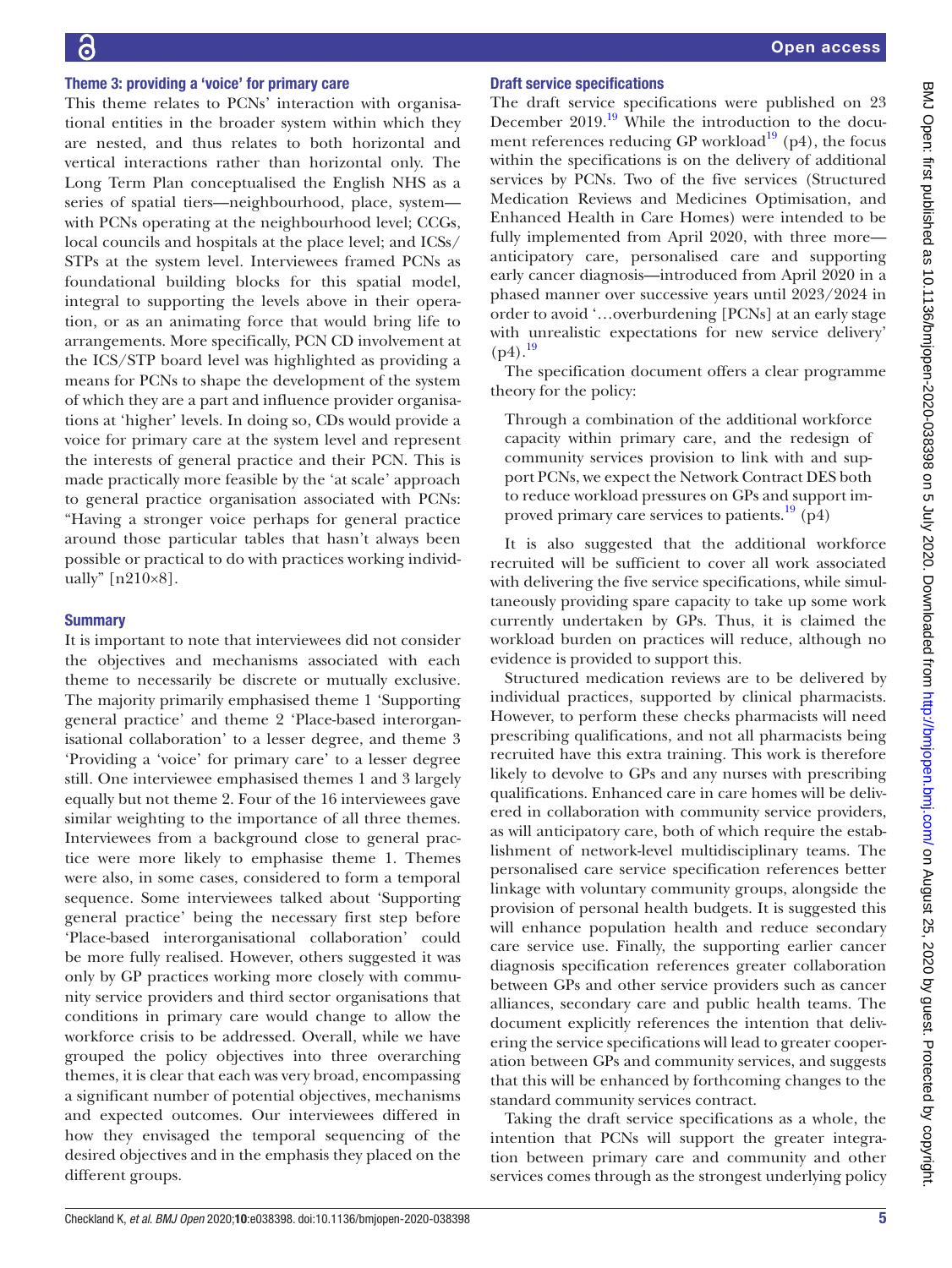objective. References to practice workload are present, but only in so far as to make the argument that delivering these service specifications will have a beneficial effect on that workload, thereby supporting general practice. Little concrete evidence is provided to support these arguments, beyond some general statements of mechanisms by which the services are expected to improve patients' health and therefore reduce demand.

The poor response from the profession to this document resulted in substantial changes during negotiations between the BMA and NHS England, including significantly increased funding, reduced requirements associated with the service specifications and increased flexibility in the ARRS. $20$  The document setting out the revised deal also offers a shift in tone towards our first theme, with a greater emphasis on reducing workload for  $GPs.<sup>20</sup>$ 

#### **DISCUSSION**

Previous studies of GPs working together in a variety of ways have shown that collaborations can be associated with beneficial outcomes and that job satisfaction may increase.<sup>13 16</sup> However, the exact characteristics of particular collaborative ventures can have an impact on participation. $26$  The design of the PCN scheme and its embedded incentives therefore matters a great deal, and the policy context surrounding PCNs is moving rapidly. Our interviews illuminated a broad range of policy objectives to be achieved by PCNs, with three themes dominating the accounts: the need to support general practices; the desire to improve collaborative working between GP practices and other community-based services; and providing a collective voice for primary care within an evolving, more integrated, system. Importantly, we found our interviewees varied in terms of the emphasis they placed on different groups of objectives, with those most closely linked to primary care tending to stress the need to support practices, while those more distant from practice more likely to focus on the development of a more integrated system of community-based services. The objectives are clearly not mutually exclusive but may require temporal sequencing, with the stabilisation of a struggling primary care sector probably needing to occur before meaningful engagement with other community service providers can be achieved and before a 'collective voice' can be agreed. $25\frac{26}{10}$  Moreover, different objectives imply different approaches to prioritising investment and may necessitate different incentives,  $27\frac{28}{9}$  while approaches to providing support and training may differ according to which objectives are being pursued. For example, CDs will require different knowledge and skills to engage with ICS than to work across practices to broker trust and engagement internally.<sup>29 30</sup>

Against this backdrop it is somewhat unsurprising that the draft service specifications released in December 2019 were not well received, as these almost exclusively focused on the delivery of Long Term Plan objectives

around joined-up community-based services, with references to practice workload limited to arguments as to why delivery of these services will not increase workload. For those for whom the prime early objective of PCNs is to support general practice, such arguments are unlikely to be convincing. In subsequent negotiations the draft was changed significantly with greater emphasis on practice workload and significantly increased funding.<sup>20</sup> The manner in which this framing endures and evolves over time is likely to have a bearing on the success of the implementation of the policy and warrants continued attention.

#### Strengths and limitations

This is an early study focusing on policy objectives as perceived by those in senior positions across the system. As such, it inevitably offers a snapshot of a rapidly developing situation. Our wider study is ongoing and will explore the development of PCNs over time in more depth, as well as examining outcomes. We interviewed a relatively small number of people; however, participants were purposively selected to enable us to explore the interface between policy design and implementation as events unfolded, from the perspectives of some of those most closely involved.

#### **CONCLUSION**

By exploring how policy makers and key stakeholders conceptualise the objectives of the PCN policy, and the variation between them, this study offers an explanation for the problems associated with the initial draft of the service specifications, going beyond a simple explanation based around workload to demonstrate a potential mismatch in objectives for the policy between different stakeholder groups. This offers policy makers some suggestions as to how confidence in the PCN policy might be restored in the longer term. All those we spoke to emphasised the general enthusiasm for collaboration between practices, and as we have highlighted such collaborations have a long history. Our findings suggest that early focus on measures to support practices may be rewarded by opportunities to deliver the broader integration agenda in the longer term. Slowing down the implementation of the policy may also be helpful.

More generally, our study highlights the importance of understanding the programme theories and objectives underlying policies. The PCN policy is wide-ranging, and the successful establishment of PCNs may be able to offer multiple benefits to the health system. However, a failure to clarify the objectives behind the policy and a mismatch between the objectives of different groups may have played a part in the difficulties associated with the draft service specifications. Policy ambiguity has long been used by policy makers to enable the development of implementation coalitions, $\frac{3132}{32}$  but such ambiguity cannot be maintained in the face of concrete requirements for delivery. Furthermore, choosing a contractual mechanism for implementation (rather than, eg, a piloting approach